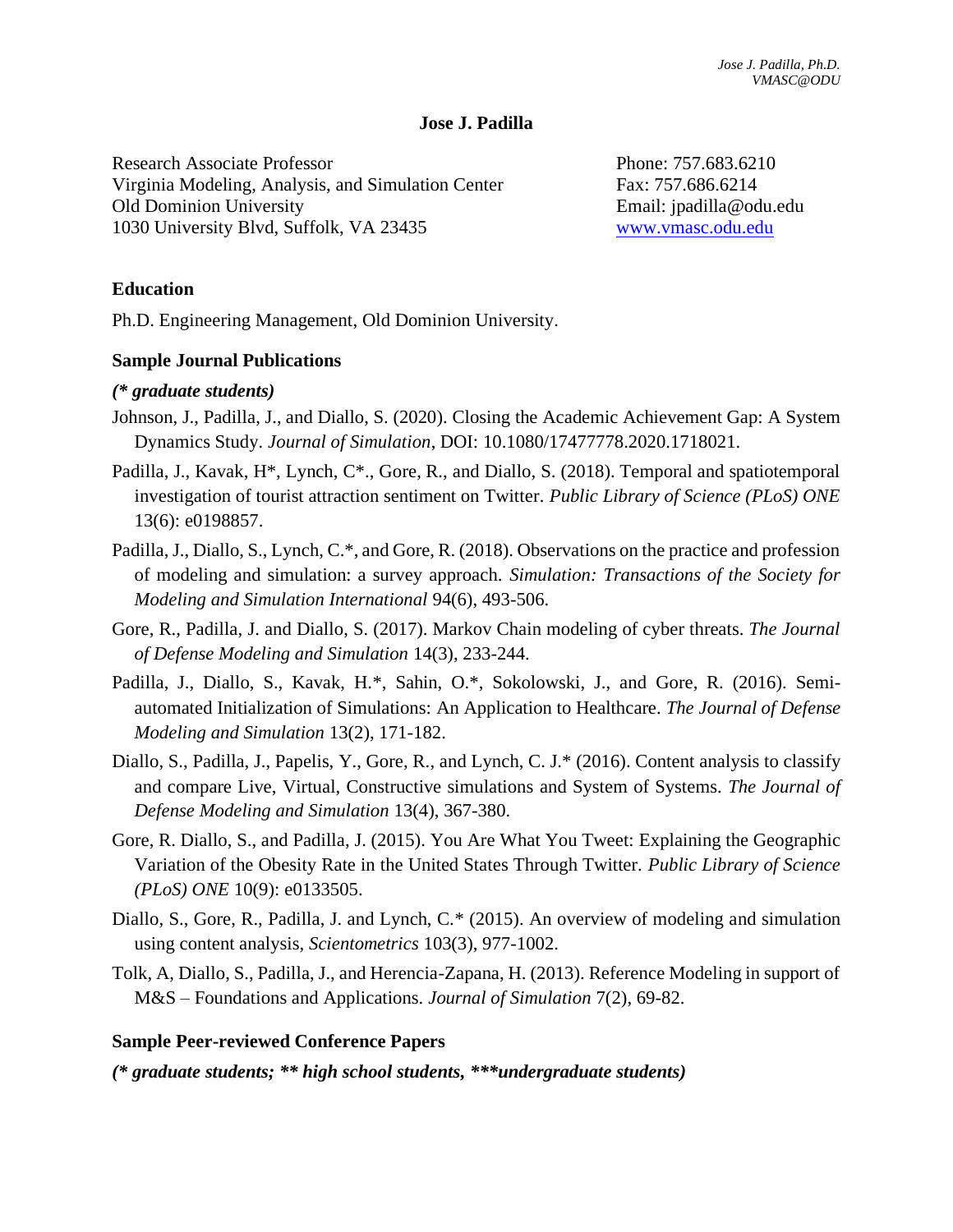- Kavak, H., Padilla, J., Diallo, S., and Barraco, A. (2020). Modeling the modeler: an empirical study on how modelers learn to create simulations. *Spring Simulation Conference.* Fairfax, VA.
- Padilla, J., Shuttleworth, D., and O'Brien, K.\*\*\* (2019). Agent-based model characterization using natural language processing. *Winter Simulation Conference.* National Harbor, MD.
- Frydenlund, E., Foytik, P., Ouattara, A., and Padilla, J. (2018). "Where Are They Headed Next? Modeling Emergent Displaced Camps in the DRC Using Agent-Based Models." *Proceedings of the 2018 Winter Simulation Conference*. Gothenburg, Sweden.
- Padilla, J., Frydenlund, E., Wallewik, H., and Haaland, H. (2018). Model co-creation from a modeler's perspective: lessons learned from the collaboration between ethnographers and modelers. *International Conference on Social Computing, Behavioral-Cultural Modeling and Prediction and Behavior Representation in Modeling and Simulation*, 70-75. Washington DC.
- Vernon-Bido, D.\*, Grygorian, G.\*, Kavak, H.\*, and Padilla, J. (2018). Assessing the impact of cyberloafing on cyber risk. *Spring Simulation Conference*, Baltimore, MD.
- Padilla, J., Lynch, C.\*, Kavak, H.\*, Evett, S.\*\*, Nelson, D.\*\*, Carson, C.\*\*, and del Villar, J.\*\* (2017). Storytelling and simulation creation. *Winter Simulation Conference,* 4288-4299. Las Vegas, NV.
- Mustafee, N., Powell, J., Brailsford, S., Diallo, S., and Padilla, J. (2015). Hybrid simulation studies and hybrid simulation systems: definitions, challenges, and benefits. *Winter Simulation Conference,* 1678-1692. Huntington Beach, CA.
- Padilla, J. J., Diallo, S. Y., Barraco, A., Lynch, C. J.\*, and Kavak, H.\* (2014). Cloud-based simulators: making simulations accessible to non-experts and experts alike. *Winter Simulation Conference,* 3630-3639*.* Savanah, GA.
- Tolk, A., Heath, B., Ihrig, M., Padilla, J., Page, E., Suarez, D., Szabo, C., Weirich, P., and Yilmaz, L. (2013). Epistemology of modeling and simulation. *Winter Simulation Conference,* 1152- 1166*.* Washington DC.
- Diallo, S., Herencia-Zapana, H., Padilla, J., and Tolk, A., (2011). Understanding Interoperability. *Spring Simulation Conference*, Boston, MA.

#### **Invited Panelist**

- Shults, L., Frydenlund, E., Padilla, J., Lemos, C., Van Der Walle, B. (2017). Monitoring and Modeling the Refugee Crisis*. Lesbos Dialogues: Technology and the Refugee Crisis*. Mytilene, Greece.
- Armstrong, R., Padilla, J., Robinson, H., and Yates, W. (2017). Context-based Research: Live Virtual Constructive Simulations. *SSH Research Summit.* Orlando, FL.
- Mustafee, N., Powell, J., Brailsford, S., Diallo, S., and Padilla, J. (2015). Hybrid simulation studies and hybrid simulation systems: definitions, challenges, and benefits. *Winter Simulation Conference,* 1678-1692. Huntington Beach, CA.